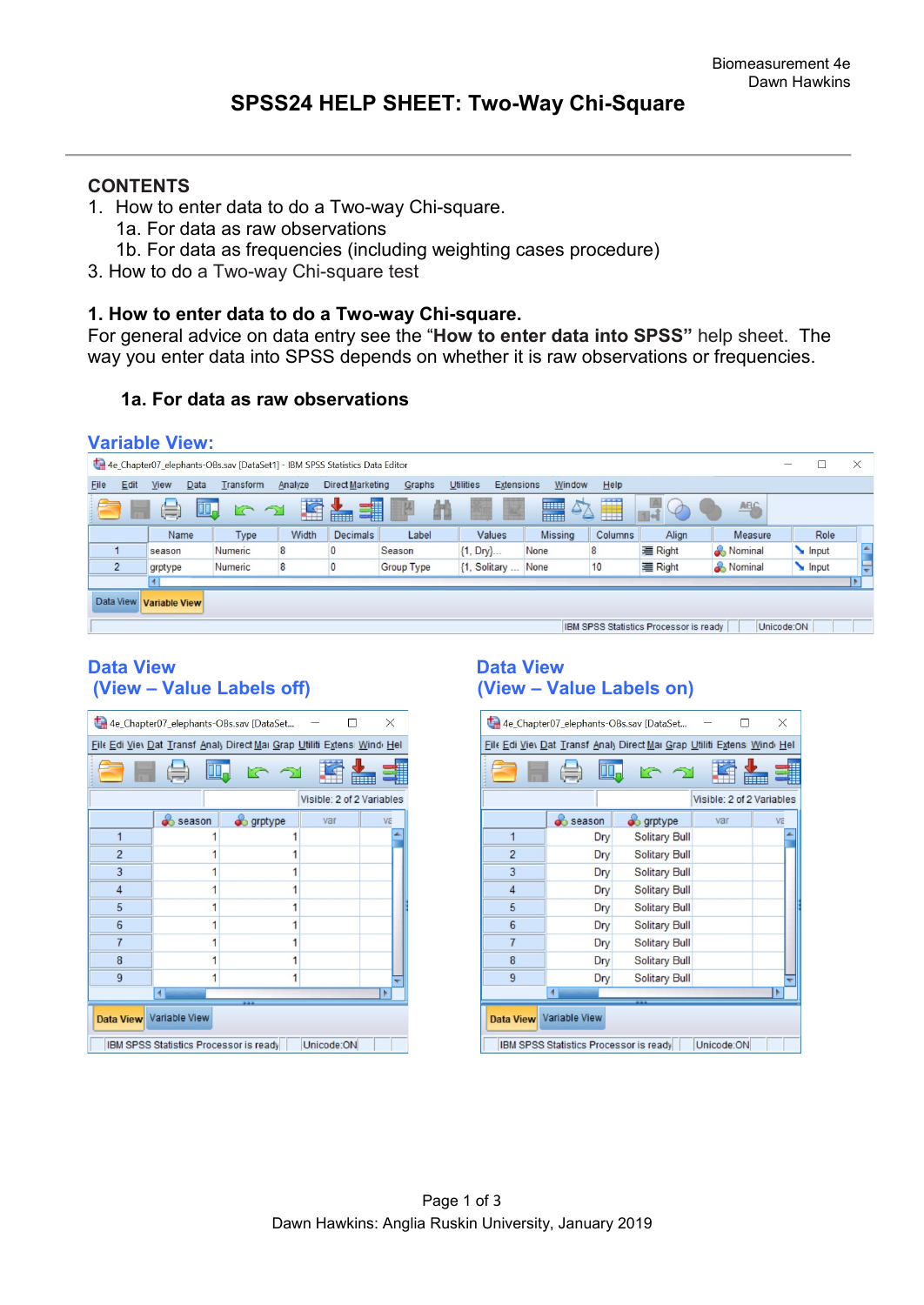# **1b. For data as frequencies (including weighting cases procedure)**

# **Variable View:**

|                                   | *4e Chapter07 elephants-FREQs.sav [DataSet2] - IBM SPSS Statistics Data Editor                                              |           |         |                  |                   |                                       |                |         |                |           | Г<br>$\qquad \qquad -$ | × |
|-----------------------------------|-----------------------------------------------------------------------------------------------------------------------------|-----------|---------|------------------|-------------------|---------------------------------------|----------------|---------|----------------|-----------|------------------------|---|
| Edit<br>Eile                      | View<br>Data                                                                                                                | Transform | Analyze | Direct Marketing | Graphs            | <b>Utilities</b><br><b>Extensions</b> | Window         | Help    |                |           |                        |   |
| $\equiv$<br>声                     | <b>SERVICE</b><br>F<br>$\Delta$<br>4<br>E<br><b>ABC</b><br>Ħ<br>$\sum$<br>$\rightarrow$<br>H<br><b>Final</b><br><b>ETHE</b> |           |         |                  |                   |                                       |                |         |                |           |                        |   |
|                                   | Name                                                                                                                        | Type      | Width   | <b>Decimals</b>  | Label             | Values                                | <b>Missing</b> | Columns | Align          | Measure   | Role                   |   |
|                                   | season                                                                                                                      | Numeric   | 8       |                  | Season            | ${1, Dry}$                            | None           | 8       | <b>三 Right</b> | & Nominal | Input                  | × |
| $\overline{2}$                    | grptype                                                                                                                     | Numeric   | 8       |                  | <b>Group Type</b> | {1, Solitary                          | None           | 9       | <b>三 Right</b> | Nominal   | Input                  |   |
| 3                                 | frequency                                                                                                                   | Numeric   | 8       |                  | Frequency         | None                                  | None           | 8       | <b>三 Right</b> | Scale     | Input                  |   |
|                                   |                                                                                                                             |           |         |                  |                   |                                       |                |         |                |           |                        |   |
| Data View<br><b>Variable View</b> |                                                                                                                             |           |         |                  |                   |                                       |                |         |                |           |                        |   |
|                                   | IBM SPSS Statistics Processor is ready<br>Unicode:ON                                                                        |           |         |                  |                   |                                       |                |         |                |           |                        |   |

## **Data View Contract Contract Contract Data View Data View (View – Value Labels off) (View – Value Labels on)**

| *4e_Chapter07_elephants-FREQs.sav [D<br>$\times$     |                                                                      |                  |                           |  |  |  |  |
|------------------------------------------------------|----------------------------------------------------------------------|------------------|---------------------------|--|--|--|--|
|                                                      | File Ed Viel Dat Transf Anal, Direct Ma Grap Utiliti Extens Wind Hel |                  |                           |  |  |  |  |
| 日員<br>======                                         |                                                                      |                  |                           |  |  |  |  |
|                                                      |                                                                      |                  | Visible: 3 of 3 Variables |  |  |  |  |
|                                                      | <b>Season</b>                                                        | <b>S</b> grptype | Frequency                 |  |  |  |  |
| 1                                                    |                                                                      |                  | 43                        |  |  |  |  |
| $\overline{2}$                                       | 1                                                                    | $\overline{2}$   | 4                         |  |  |  |  |
| 3                                                    | 1                                                                    | 3                | 196                       |  |  |  |  |
| $\overline{4}$                                       | 1                                                                    | 4                | 7                         |  |  |  |  |
| 5                                                    | $\overline{2}$                                                       | 1                | 92                        |  |  |  |  |
| $6\phantom{1}6$                                      | 2                                                                    | 2                | 17                        |  |  |  |  |
| $\overline{7}$                                       | 2                                                                    | 3                | 195                       |  |  |  |  |
| 8                                                    | $\overline{2}$                                                       | 4                | 8                         |  |  |  |  |
| 9                                                    |                                                                      |                  |                           |  |  |  |  |
|                                                      |                                                                      |                  |                           |  |  |  |  |
| Data View Variable View                              |                                                                      |                  |                           |  |  |  |  |
| Unicode:ON<br>IBM SPSS Statistics Processor is ready |                                                                      |                  |                           |  |  |  |  |

| *4e_Chapter07_elephants-FREQs.sav [<br>$\times$                                 |                                                                      |                      |                           |  |  |  |  |
|---------------------------------------------------------------------------------|----------------------------------------------------------------------|----------------------|---------------------------|--|--|--|--|
|                                                                                 | File Ed Viel Dat Transt Anal, Direct Ma Grap Utiliti Extens Wind Hel |                      |                           |  |  |  |  |
| He                                                                              |                                                                      |                      |                           |  |  |  |  |
| 2:                                                                              |                                                                      |                      | Visible: 3 of 3 Variables |  |  |  |  |
|                                                                                 | season                                                               | $\bullet$ grptype    | $\mathscr F$ frequency    |  |  |  |  |
| 1                                                                               | Dry                                                                  | <b>Solitary Bull</b> | 43                        |  |  |  |  |
| $\overline{2}$                                                                  | Dry                                                                  | <b>Bull Group</b>    | 4                         |  |  |  |  |
| 3                                                                               | Dry                                                                  | <b>Family Group</b>  | 196                       |  |  |  |  |
| $\overline{4}$                                                                  |                                                                      | Dry Family Grou      | $\overline{7}$            |  |  |  |  |
| 5                                                                               | Wet                                                                  | Solitary Bull        | 92                        |  |  |  |  |
| $6\phantom{1}$                                                                  | Wet                                                                  | <b>Bull Group</b>    | 17                        |  |  |  |  |
| $\overline{7}$                                                                  | Wet                                                                  | <b>Family Group</b>  | 195                       |  |  |  |  |
| 8                                                                               |                                                                      | Wet Family Grou      | 8                         |  |  |  |  |
|                                                                                 |                                                                      |                      |                           |  |  |  |  |
| Data View Variable View<br>Unicode:ON<br>IBM SPSS Statistics Processor is ready |                                                                      |                      |                           |  |  |  |  |

**When data are entered as frequencies the following additional step is needed before starting the analyses.** 

Select: Data - Weight Cases . . .

The **Weight Cases** dialogue window should appear. You should select the **Weight cases by**  option. You need to select the variable from the list on the left, which contains the frequencies, and send it to the **Frequency Variable** box.



Page 2 of 3 Dawn Hawkins: Anglia Ruskin University, January 2019